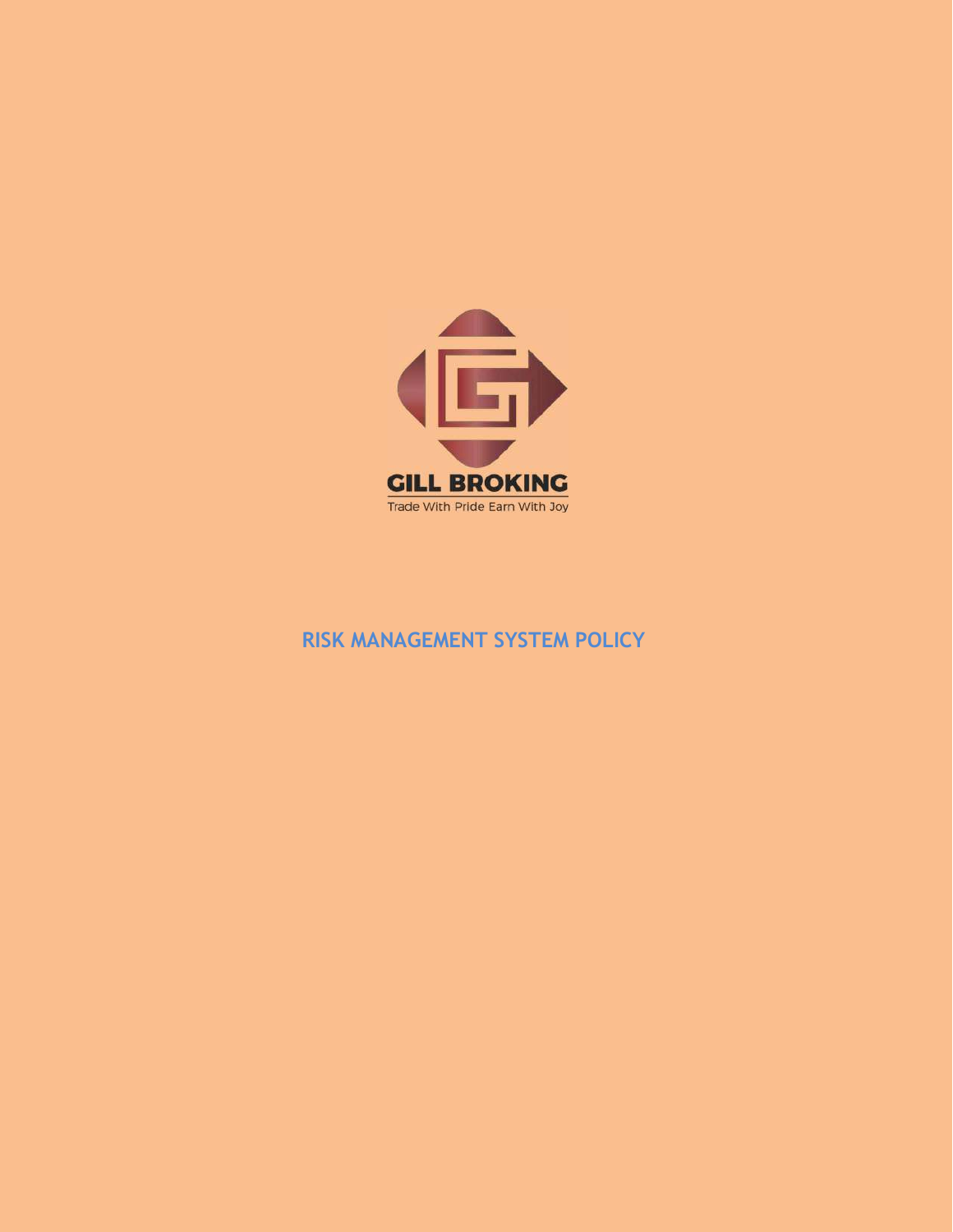### RISK MANAGEMENT SYSTEM POLICY

#### 1. Definitions: in this Policy, unless the context requires otherwise,

 RMS: RMS means Risk Management system. Risk management is to manage risk of company and clients from volatility of capital market/Currency/Commodity Market.

 Adjusted Ledger Balance: Adjusted Ledger balance means clear balance in client's ledger account in company books. For example, proceeds of shares sold but not delivered will be reversed if credited in the ledger and debited Var Margin will be ignored.

 All Exchange margin means those Scrip/Contracts which are approved for this purpose by the Exchange given by the Client to the Company. These are transferred by clients to the Company and may further be pledged by the Company to the Exchange towards the Company's margin obligations for the client.

 Exposure of client: Exposure of Client means a client's obligation arising out of (i) Buy and Sale entered into on behalf of the client in cash segment which are yet to be settled and (ii) open position in F O segment.

 Total Deposit: Total Deposit means aggregate of ledger balance, value of stock after hair cut in on behalf, value of stock after hair cut in margin and cash margin, if any, received from the client.

#### 2. Transaction offered to clients:

Intraday trades: Intraday transactions are, sale & Purchase in any scrip which are reversed by contra transaction of Purchase- Sale in the same scrip and in the same quantity, so that net quantity carried is NIL on a particular trading day.

#### 3. Risk Management:

We are having margin based Risk management system, In which total deposit of client is uploaded in system. Now client can take exposure in any scrip(s) and his deposit will be utilized (based on Gill Broking Var margin) on the particular scrip(s).

In this margin based risk management system, client has to make payment before the time fixed by the Exchange for Pay-In. Otherwise he will be liable for consequences of square off.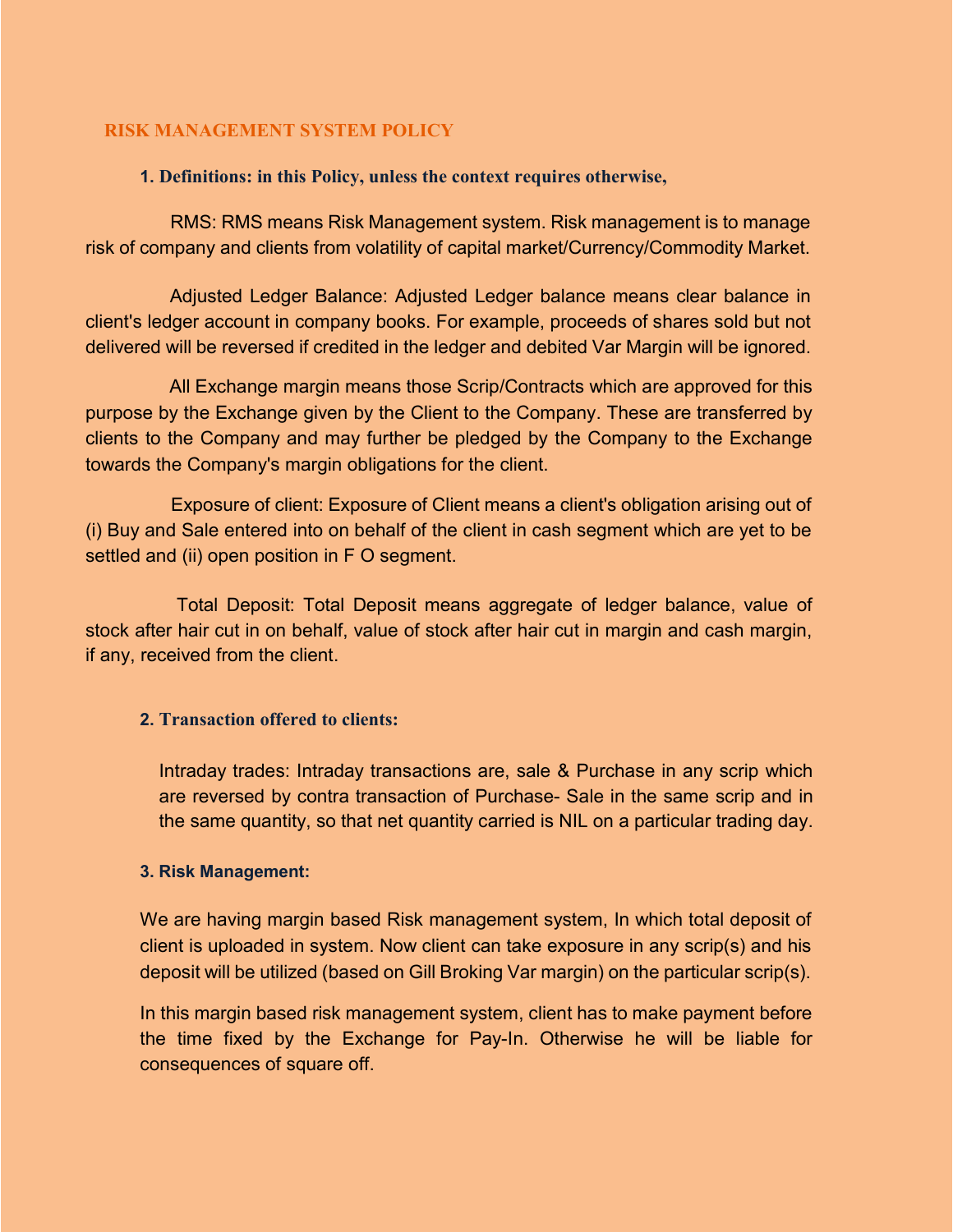Example: A client intends to trade and Ledger balance Credit Rs. 50000 and he wants to buy all Scrip/Contracts on which Gill Broking Will square off his position at 70% plus applicable charges and taxes.

In case if there is a MTM call or shortage after the purchase of such XYZ Scrip/Contracts then he has to make payment of the remaining amount depending of MTM plus applicable Span margin before T+2 Days.

In case if MTM loss is 20% of the available margin in carry forward position, Gill Broking Private Limited has the right to square off his position.

Further if the client decides to buy ABC Scrip/Contracts on which Gill Broking will square off his intraday and as well as carry forward position and vice versa. On the MTM loss of 70% plus applicable charges and taxes.

Since the volatile nature of all exchanges, square off can take place above 70 % also in that case Client will be legally responsible for any debit due to Gill Broking Private Limited. Gill Broking has the right to square off any trade if client fails to provide additional margin on MTM loss or Span margin plus special margin. It is the responsibility of the client to maintain additional MTM margin and Span margin from time to time as Gill Broking will square off the client trades partially or whole depending on the risk of client.

OBJECTIVE: In Stock market risk management is one of the most important aspects to avoid any future financial crisis; it becomes important to manage risks effectively as it not only affects the organization but it also affects their clients. This can be achieved by placing robust system in place and implementation of the same. Especially in the derivatives market, the amount of margin is small relative to the value of the derivatives contract so the transactions are 'leveraged' or 'geared'. Derivatives trading, which is conducted with a relatively small amount of margin, provides the possibility of great profit or loss in comparison with the margin amount. But transactions in derivatives carry a high degree of risk. You should therefore completely understand the following statements before actually trading in derivatives and also trade with caution while taking into account one's circumstances, financial resources, etc. If the prices move against you, you may lose a part of or whole margin amount in a relatively short period of time. Moreover, the loss may exceed the original margin amount. You must know and appreciate that trading in Equity shares, derivatives contracts or other instruments traded on the Stock Exchange, which have varying element of risk, is generally not an appropriate avenue for someone of limited resources/limited investment and/or trading experience and low risk tolerance.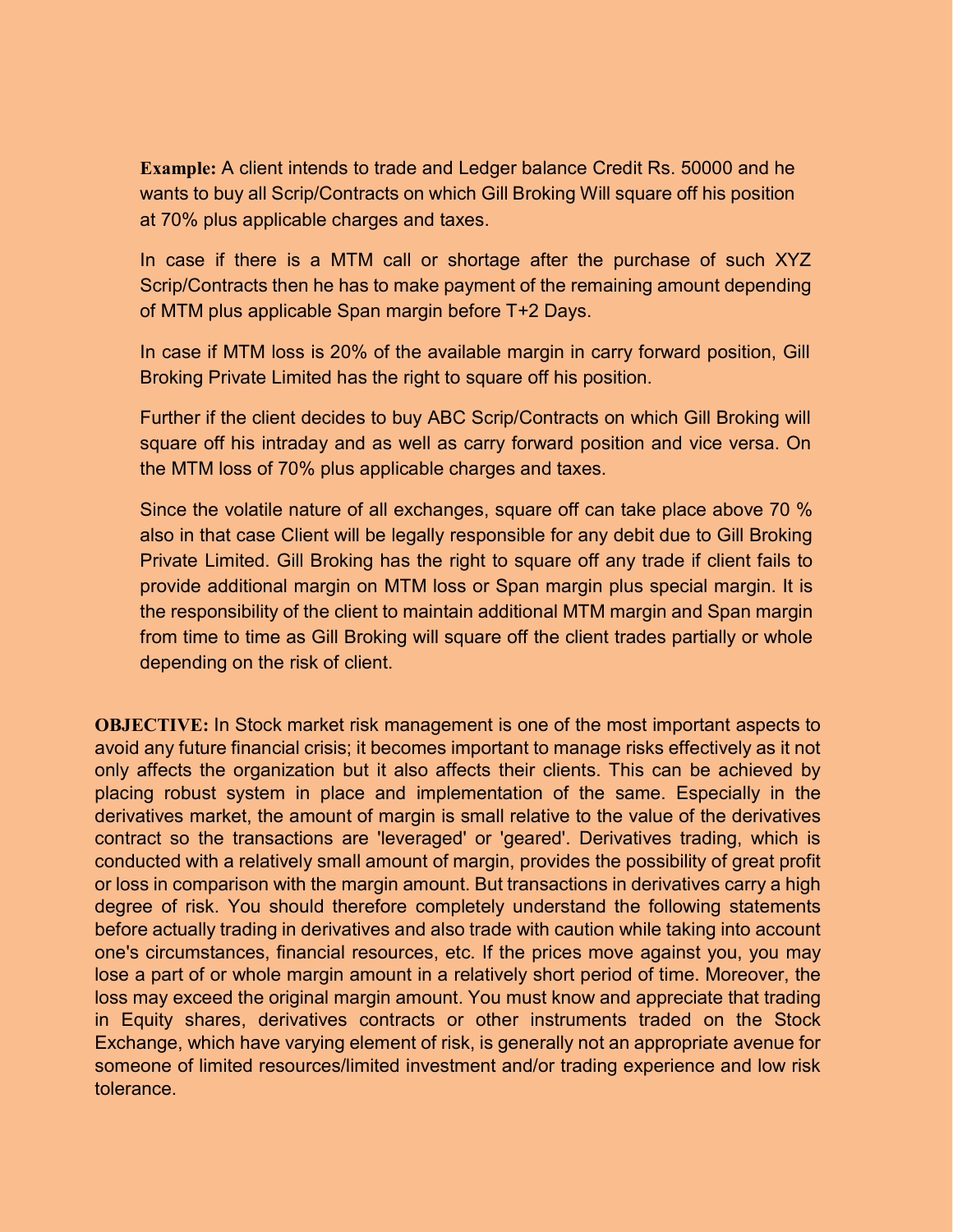You should therefore carefully consider whether such trading is suitable for you in the light of your financial condition. You should well verse yourself first about the systems, pay ins & pay outs of funds and securities, order types (intraday, carry forward and delivery trades) and other applicable rules and regulations. The client shall be solely responsible for the consequences and no contract can be rescinded on that account. You must acknowledge and accept that there can be no guarantee of profits or no exception from losses while executing orders for purchase and/or sale of a derivative contract being traded on Stock exchanges.

ROLES & RESPONSIBILITIES: Role of Risk Management Department start from client registration like client categorization, daily limit setting, monitoring of daily transactions, margins etc. checking and monitoring of risk at various level and implementation of Risk Policy.

EXPOSURE / LIMIT SETTING: Daily limits will be set and updated in RMS software on the basis of available balance / collateral.

MARGINS: In derivative segment upfront margin will be collected as per Exchange requirements. Futures trading involve daily settlement of all positions. Every day the open positions are marked to market based on the closing level of the index / derivatives contract. If the contract has moved against you, you will be required to deposit the amount of loss (notional) which is generally in the range of average historic volatility. This is also called daily settlement price. This amount will have to be paid latest by the next day morning before the commencement of trading. (For Eg a derivative contract worth Rs 100 requires Rs 20 as margin for carried forward trade. The price fluctuates daily, suppose the price rises to Rs 102 for a short position, then the trader has to deposit Rs 2 as margin money next day before the start of market) If you fail to deposit the additional amount by the deadline or if an outstanding debt occurs in your account, Gill Broking may liquidate a part of or the whole position or can sell securities to recover the amount. In this case, you will be liable for any losses incurred due to such close-outs. Gill Broking margin calculator available on the website is only indicative and for educational purposes, such calculator is in no way substitute to the actual margins required for initiating a position(s).

RISK AND COLLATERAL MANAGEMENT: Gill Broking has an online real time basis risk monitoring system for each client. If on a real time basis, at any time during the day (including pre-opening gaps) the losses (mark to market) exceed more than 70% of the client's total deposits, Gill Broking shall initiate the square off of the position of the client on a real time basis without even informing the client.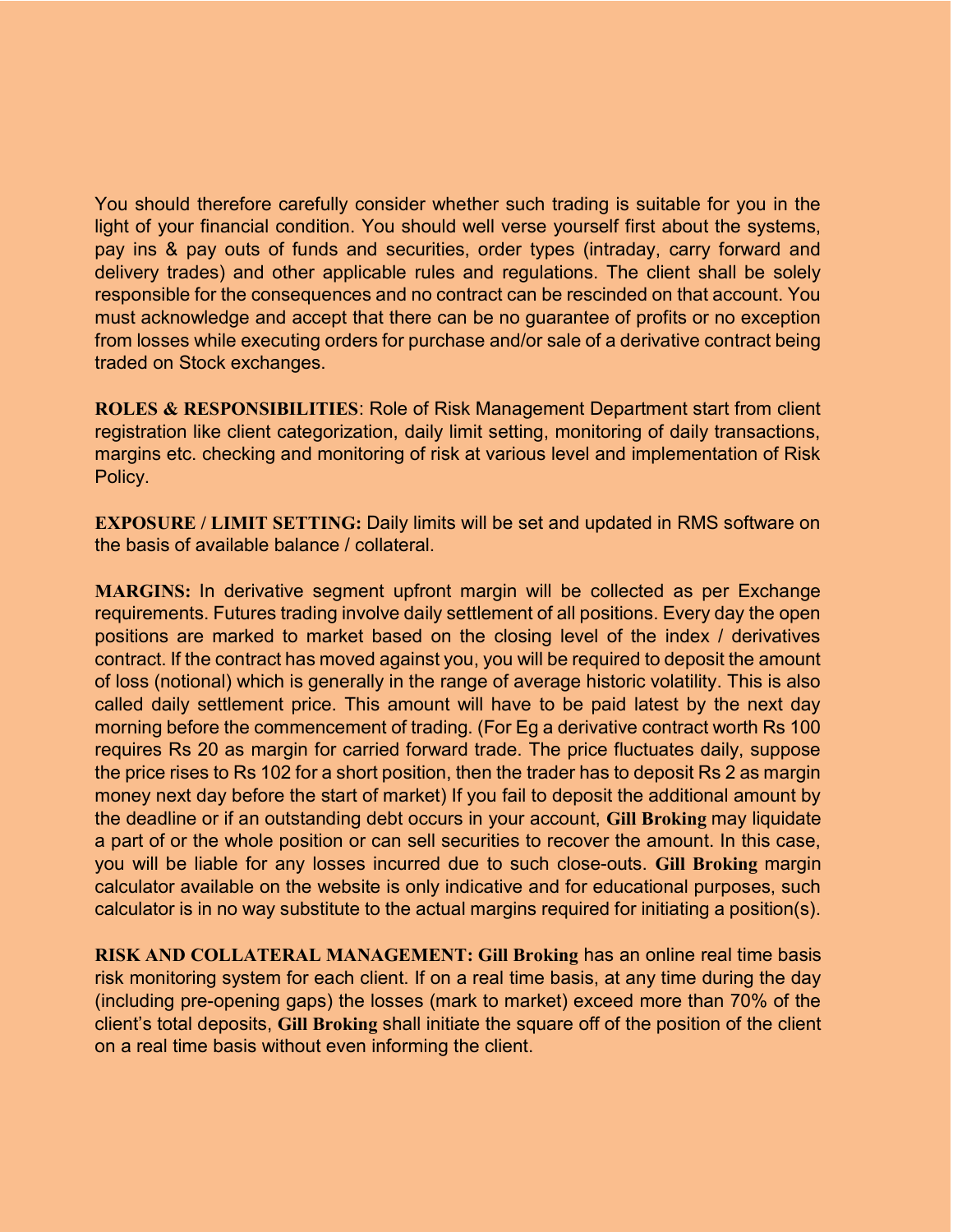(Eg. A derivative contract worth Rs 100 requires Rs 20 as margin for carried forward trade or lesser if the trade is for intraday, as the case may be, if at any point of time during the day, price fluctuates more than 16% or more, which means that 70% of the deposit amount is wiped out, (i.e. 20 \*70/100= 14) Gill Broking RMS team in such cases will square off the position) Such eventuality may be rare but often happens in financial markets and therefore it is not feasible to inform the client about auto square off being undertaken by Gill Broking RMS team. Such huge volatility should not be construed as normal

Volatility and such losses have to be replenished immediately otherwise the position will be squared off subject to 70% condition. Clients should not wait for next day to settle such margin calls on the positions on the pretext that this falls under daily settlement process. There is a difference between daily settlement which is nothing but generally average historic volatility and extraordinary volatility which needs to be replenished immediately, daily settlement price can be paid next day morning but losses beyond average historic volatility or in other words extraordinary large loss has to be replenished on an immediate and real time basis otherwise Gill Broking RMS team will square off if losses exceed 70% of the deposits at any given time. Such losses shall be of the client and Gill Broking in no way will be held responsible. The client therefore in general is advised to maintain more margins than is required by the Exchanges for his/her safety due to such black swan movement (means massive or abnormal volatility either intraday or due to overnight events) in the prices of the stocks. Gill Broking shall endeavor to close out the position once 70% losses of the deposits are triggered but, Gill Broking in no way, guarantees that the losses will be squared off at such percentage, in reality, it can be more or less. (Eg. Continuing from the above example if the price of derivative contract moves quickly by 20% without giving an opportunity to Gill Broking RMS team to square off at Rs 14 i.e. at 70% but eventually the square off happens at Rs 20, and then the client is liable to deposit Rs 4 as the loss amount due to adverse price movements)

TRADING RESTRICTIONS: Restrictions in certain Scripts shall be done periodically by RMS Team. Gill Broking shall from time to time classify a list of securities which are illiquid as per the list of illiquid Scripts notified on a periodic basis by the Stock Exchanges concerned and / or based on such internal criteria as Gill Broking may deem fit. Gill Broking reserves the right to refuse execution of any transaction requests of the Client on such illiquid scripts or to reduce the open market interests of the Client in such securities. Gill Broking also reserves the right not to allow any trades or transactions in respect of certain securities or segments or orders/requests which may be below / above certain value / quantity as may be decided by Gill Broking from time to time. Trading in Illiquid Scrip may be restricted as per management directives. RMS Team will closely monitor such type of transactions. In F&O segment no new position will be permitted in Ban Period scripts. Penalties if any due to such transactions if initiated by the client shall be borne by the client solely.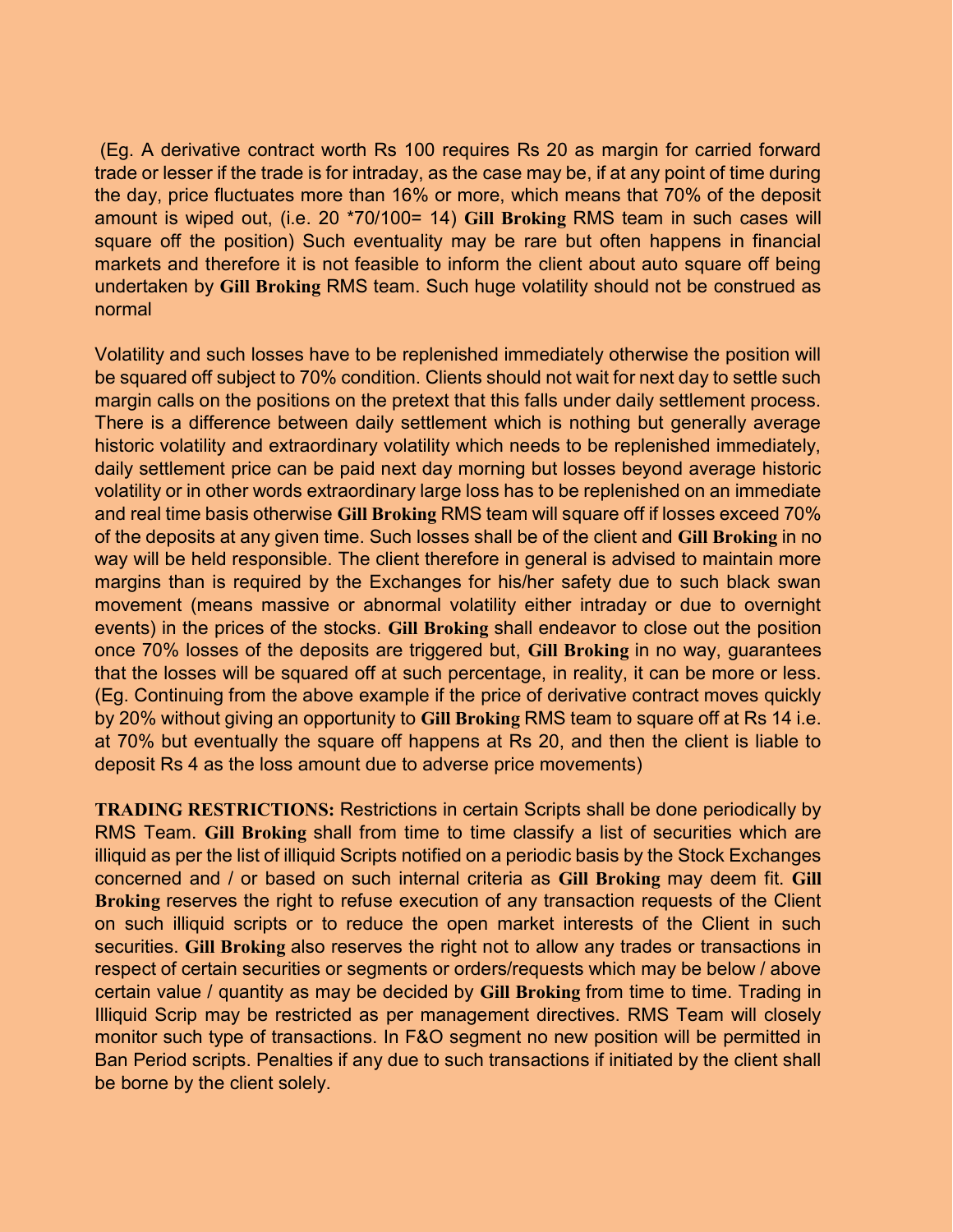ONLINE PAYMENT: Gill Broking shall give credit to client accounts when it receives the payment advice from IMPS, Payment Gateway, NEFT, RTGS and cheques. Credit limits will be given only on confirmation which generally takes time because Gill Broking has no control over banks or payment gateways. Delays if any in receiving payments by Gill Broking and thereby causing a consequential loss to the client either due to Gill Broking RMS auto square off policy or otherwise shall be sole responsibility of the client, Gill Broking in no way shall be held responsible for the delay of any third party payment systems. Gill Broking shall not process payouts on bank holidays although exchanges may remain open for trading. All ledger debits are liable for payment of interests to Gill Broking in addition to any penalties that are levied by the exchanges.

GILLBROKING RIGHT TO SQUARE OFF: Without prejudice to Gill Broking other rights (including the right to refer a matter to arbitration), in the event of the Client failing to maintain/supply applicable margin money required to sustain the outstanding market positions of the Client, Gill Broking shall be entitled, at its option and liberty, to liquidate/ close out all outstanding market positions or any part thereof such that the outstanding market positions are either zeroed out or reduced to an extent where available margin covers the market positions remaining after such square off. The Client understands and accepts that authority of Gill Broking to square off outstanding market positions of the Client in the event of the Client failing to furnish margin money immediately on demand is carte balance outstanding position and the Client shall not, as a matter of right, be entitled to reduction of the outstanding positions in stages in order that positions to the extent of available margin are retained in the Client's account. Gill Broking may also sell off all or any securities of the Client lying with Gill Broking as collateral or otherwise, for any amounts due by the Client and adjust the proceeds of such liquidation/close out against the client's liabilities/obligations to Gill Broking. Any and all losses and financial charges on account of such liquidation/closing-out shall be charged to and borne by the client. Such liquidation/ close out may be without any prior reference or notice to the client. Client shall keep and hold Gill Broking indemnified and harmless from any loss arising out of such closing out/squaring off. Such liquidation or close out of positions shall apply to any segment in which the Client does business with Gill Broking. It shall be the duty of the client to be self-vigilant and adequately replenish/deposit the margins and mark to market losses on a immediately basis which are calculated on a real time basis by Gill Broking.

POWER OF ATTORNEY: Clients who have opened their trading accounts online are expected to send the POA in hard copy for demat account within 20 days to Gill Broking office otherwise Gill Broking shall at its discretion stop OTP facility for selling the shares on delivery basis and the client in that case will have to then manually (or courier) come to Gill Broking office to deposit DIS (delivery instruction slip)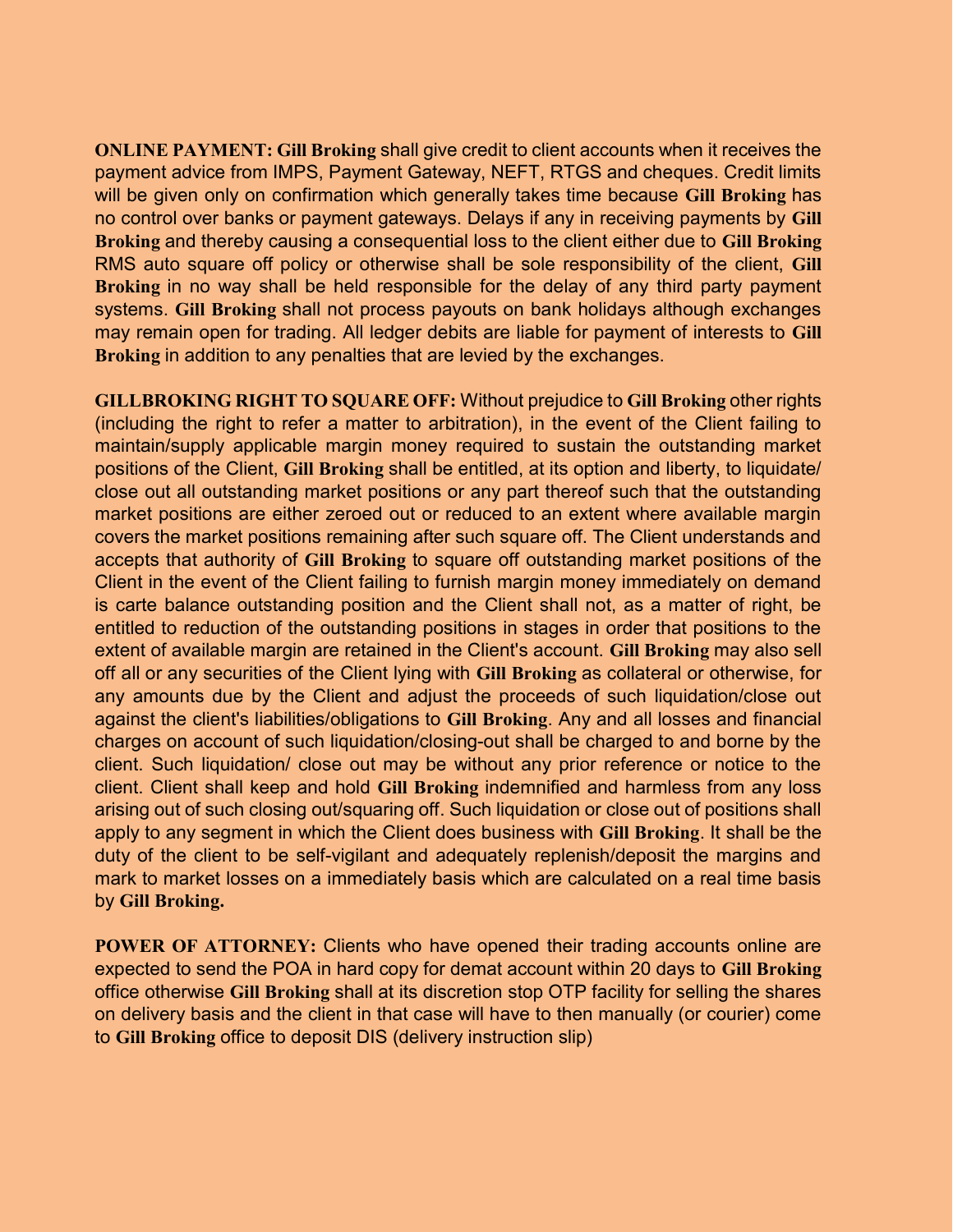DORMANT CLIENTS RMS: Team will update the dormant client list (inactive from more than 6 months) & restrict their trading rights. Activation of such clients will be done as per Dormant Client policy.

### Detailed Explanation about Margin Policies and Limits

Broadly, the entire risk management policy is designed for 2 types of trading patterns and segments **Equities Derivatives** Futures Derivatives – Options 1. For Intra-day Trades Intraday trades can trade using 2 product types i. MIS – (Margin Intraday Square-off)

In this MIS product type, additional leverage is available for intraday trades since there is lower risk to positions especially since positions are not carried forward and therefore there is no overnight market risk. Clients will be required to choose MIS as a product type while placing their orders in the Gill Broking Trader. By selecting MIS as a product type, leverage from 3x will be available depending on the liquidity of the stock.

However, one thing to remember is that all orders in the MIS product type should be compulsorily squared off before 3.08 pm failing to do which will require the Gill Broking RMS to square-off positions at 3.10 pm.

## ii. CO – (Cover Orders)

For traders requiring even more intraday leverage than provided by the MIS product, a unique feature available with the Gill Broking Trader is Cover Orders. When you select the Cover Orders as a product, you will be compulsorily required to enter a stop loss for your trade. In simple terms, a cover order is an order with a stop loss. This enables us to calculate the maximum risk to your positions and accordingly charge lower margins for intraday trades. More often than not, the margin levied in cover orders shall be [(Trade Price – Stop Loss Price) \* Quantity]. A point to remember is that these orders too will be required to be squared up before 3.10 pm failing which they will be squared up by the Gill Broking RMS Team.